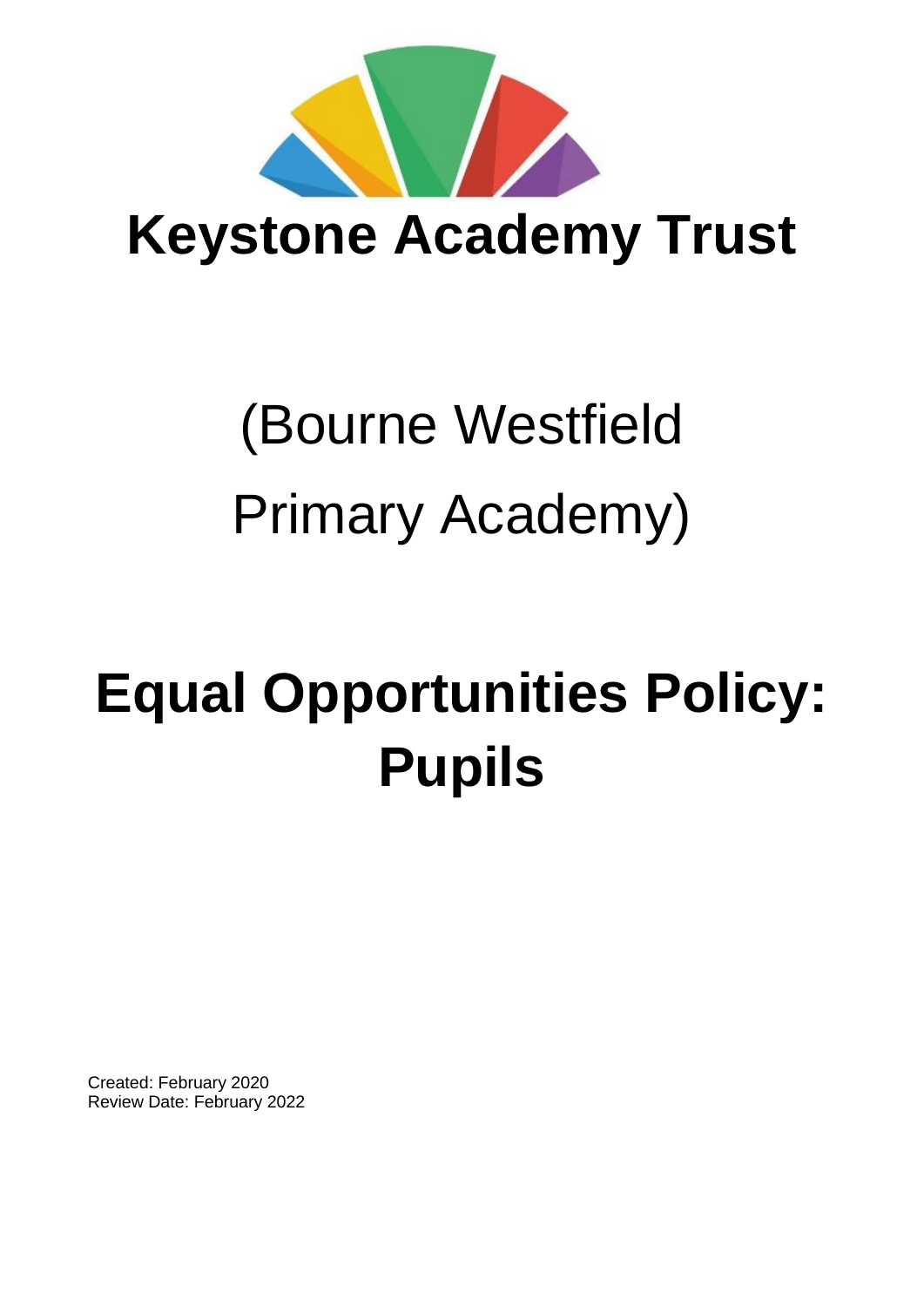# **Contents:**

Statement of intent

- 1. Legal framework
- 2. Roles and responsibilities
- 3. Data protection
- 4. Protected characteristics
- 5. Sex
- 6. Race and ethnicity
- 7. Disability
- 8. Religion and belief
- 9. Sexual orientation
- 10. Gender reassignment
- 11. Pregnancy and maternity
- 12. Looked after children (LAC)
- 13. The curriculum
- 14. Promoting inclusion
- 15. Supporting pupils with medical conditions
- 16. Pupils that have left school
- 17. The Public Sector Equality Duty
- 18. Bullying and discrimination
- 19. Staff training
- 20. Monitoring and review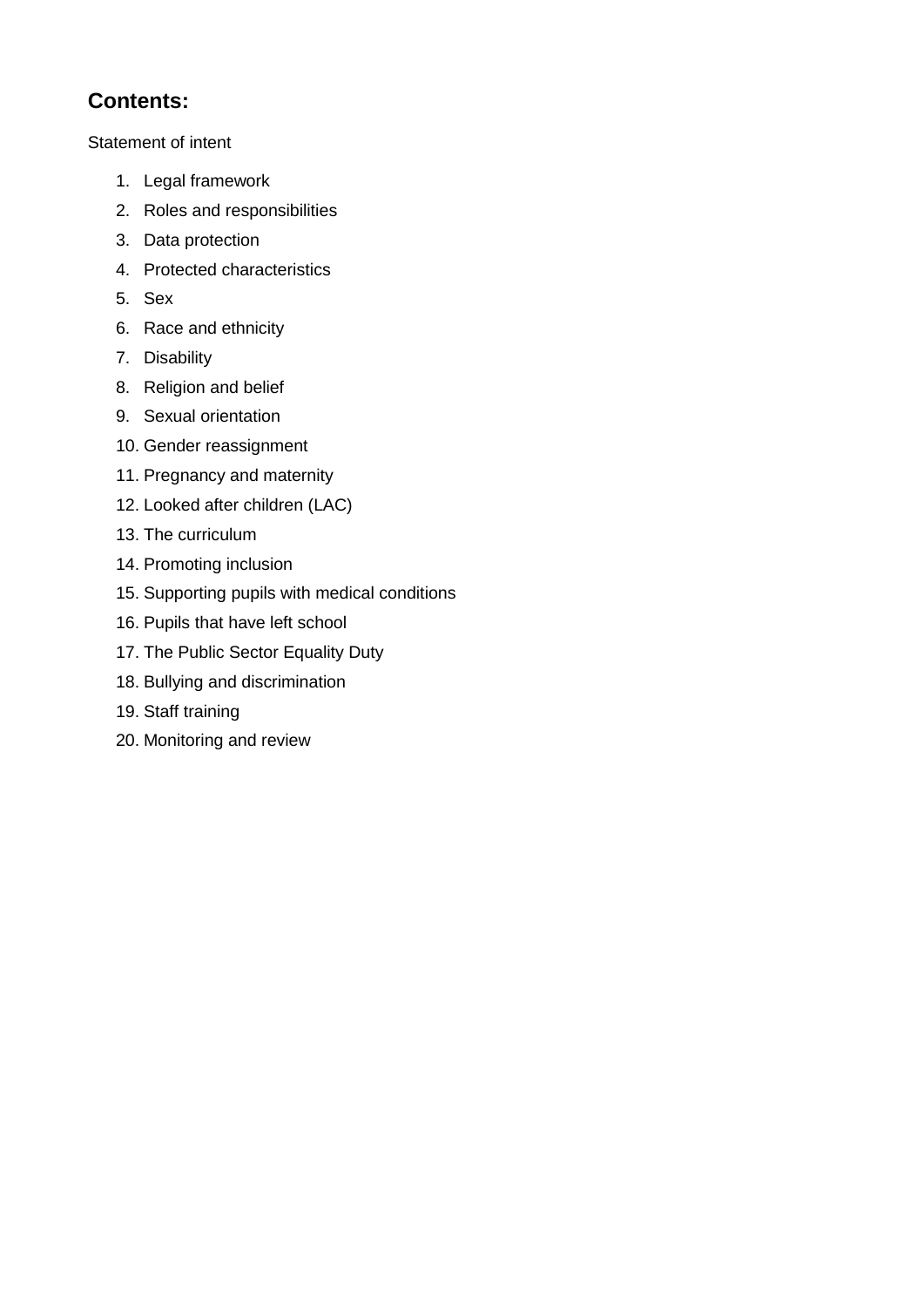# **Statement of intent**

Bourne Westfield Primary Academy understands that, under the Equality Act 2010, all schools have a duty to:

- Eliminate unlawful discrimination, harassment and victimisation;
- Advance equality between different groups;
- Foster good relations between different groups; and
- Promote mental health and wellbeing.

The school's overall values are underpinned by our statutory duties under the Equality Act 2010. The school is dedicated to ensuring that every pupil receives an education that offers them the best chance at fulfilling their potential, and to promoting mental wellbeing amongst the pupils. The school has developed this policy to provide a clear framework for how we will achieve our school's aims.

The school's demographic state is directly linked to our overall aims for achieving equality. Specifically, we aim to:

| <b>Objective</b>                                                                                                                       | How                                                                                                                                                                                                                                                                                                                                                                                                                                                              | <b>Impact</b>                                                                                                                                                                                                                                                                                          | <b>Evaluation</b>        |
|----------------------------------------------------------------------------------------------------------------------------------------|------------------------------------------------------------------------------------------------------------------------------------------------------------------------------------------------------------------------------------------------------------------------------------------------------------------------------------------------------------------------------------------------------------------------------------------------------------------|--------------------------------------------------------------------------------------------------------------------------------------------------------------------------------------------------------------------------------------------------------------------------------------------------------|--------------------------|
| To ensure that<br>two staff currently<br>on maternity<br>leave are kept in<br>touch with<br>developments in<br>policy and<br>practice. | • Assign a member of<br>SLT to have regular KIT<br>conversations and plan<br>KIT days.                                                                                                                                                                                                                                                                                                                                                                           | Staff currently on maternity<br>leave feel informed and<br>reintegrate quickly on their<br>return so that there is no<br>detriment to pupils learning.                                                                                                                                                 |                          |
| To develop all<br>pupils<br>understanding of<br>British values,<br>democracy and<br>race equality.                                     | To have a high focus<br>$\bullet$<br>on the working of the<br>school council, how<br>democracy works and<br>how Laws passed in our<br>country.<br>• To maintain an active<br>display showing the<br>working of the school<br>council.<br>• To have a programme<br>of race awareness<br>assemblies.<br>• To develop a link with a<br>school in India sharing<br>projects.<br>• To continue and<br>develop links with schools<br>in Leicester and<br>Peterborough. | All pupils will have an<br>$\bullet$<br>increased understanding of<br>the democratic process,<br>how laws passed.<br>• All pupils will have a<br>greater awareness of the<br>actions of the school<br>council.<br>• All pupils will show a<br>greater appreciation of<br>different races and cultures. | • All of the<br>actions. |
| To raise the<br>attainment and<br>progress of pupils<br>with English as an<br>additional<br>language.                                  | • Additional targeted<br>support for pupils to<br>develop their phonic<br>knowledge.<br>• Develop use of<br>comprehension to support<br>pupils in understanding<br>nuances of English<br>language.                                                                                                                                                                                                                                                               | • EAL pupils make<br>improved progress.<br>• More EAL pupils allow the<br>phonics screening check by<br>the end of KS1.                                                                                                                                                                                |                          |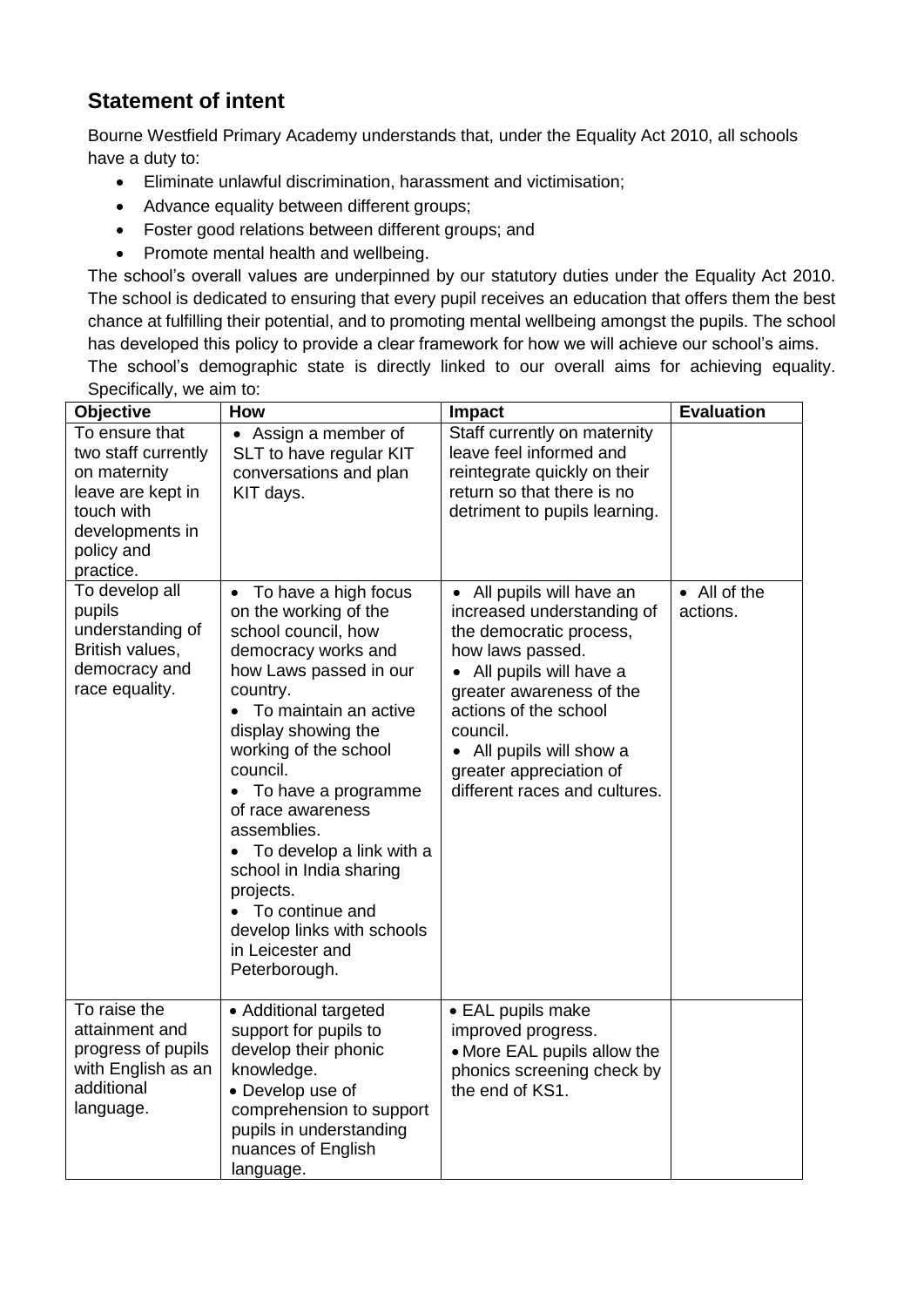To achieve our aims, the following methods will be adopted:

- Embedding equality within teaching and resources.
- Using key data indicators to understand the needs and characteristics of the school.
- Promoting community cohesion.
- Promoting parental engagement.
- Investing in regular staff training.
- Using key data, such as measures of wellbeing, to monitor the progress of pupils with protected characteristics.
- Regularly reviewing our equality policy to ensure it reflects current trends and issues.

Signed by:

Headteacher/Head of School Date:

Chair of Governors Date: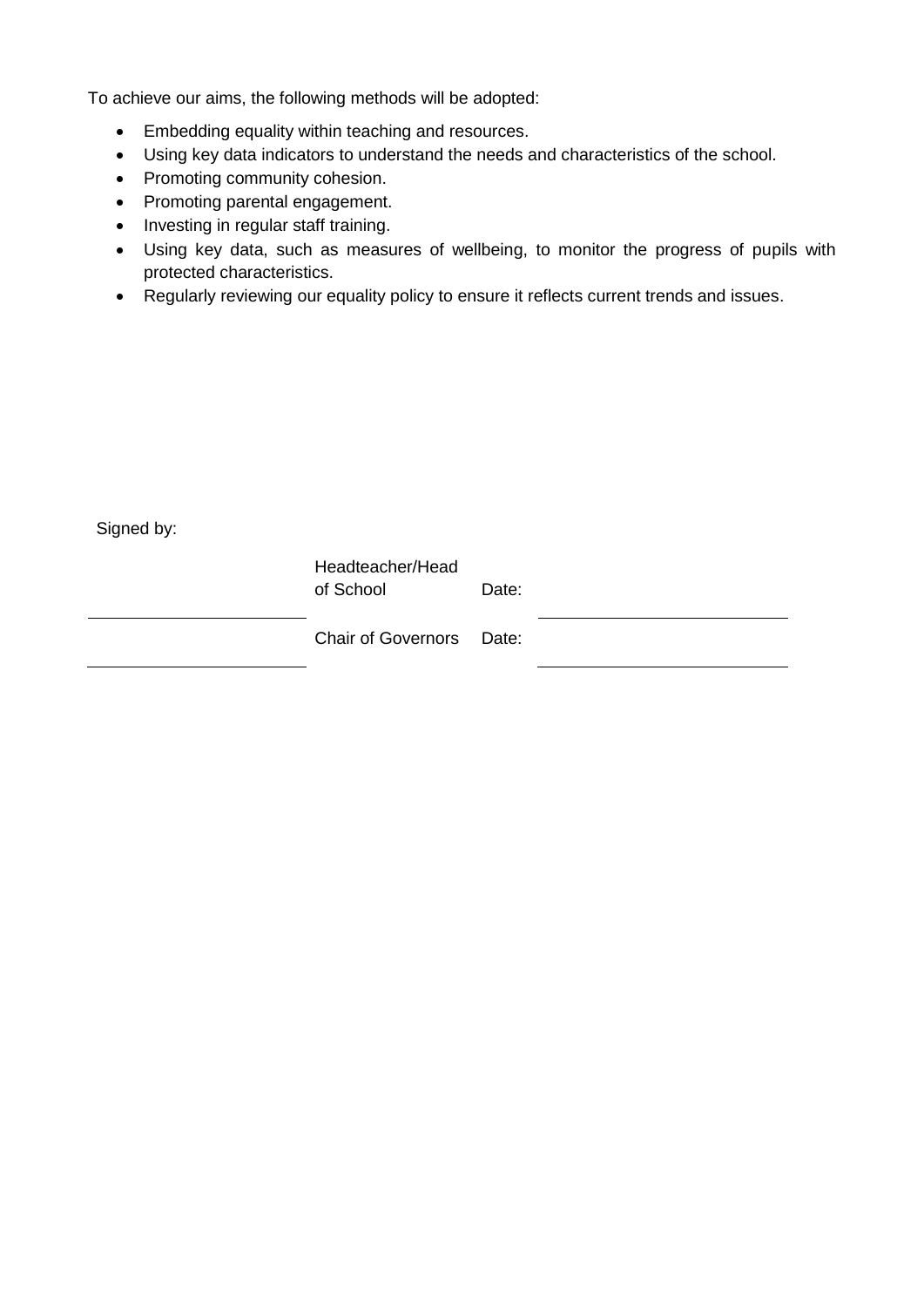# **1. Legal framework**

- 1.1. The policy has due regard to statutory legislation, including, but not limited to, the following:
	- Human Rights Act 1998
	- The Equality Act 2010
	- Data Protection Act 2018
- 1.2. The policy has due regard to statutory guidance, including, but not limited to, the following:
	- DfE (2014) 'The Equality Act and schools'
	- DfE (2018) 'Promoting the education of looked after children and previously looked after children'
	- DfE (2018) 'Gender Separation in mixed schools'
	- DfE (2014) 'Equality Act 2010: advice for schools'
	- DfE (2018) 'Mental health and wellbeing provision in schools'
- 1.3. The policy is related to the following other school policies:
	- SEND Policy
	- Curriculum Policy
	- Anti-bullying Policy
	- Child Protection and Safeguarding Policy
	- Behavioural Policy
	- Data Protection Policy
	- Complaints Policy

# **2. Roles and responsibilities**

- 2.1. The local governor board will:
	- Be responsible for ensuring the school complies with the appropriate equality legislation and regulations.
	- Take all reasonable steps to ensure pupils and potential pupils will not be discriminated against, harassed or victimised in relation to:
		- Admissions.
		- The way the school provides education for pupils.
		- How pupils are provided with access to benefits, facilities and services.
		- The exclusion of a pupil or subjecting them to any other detriment.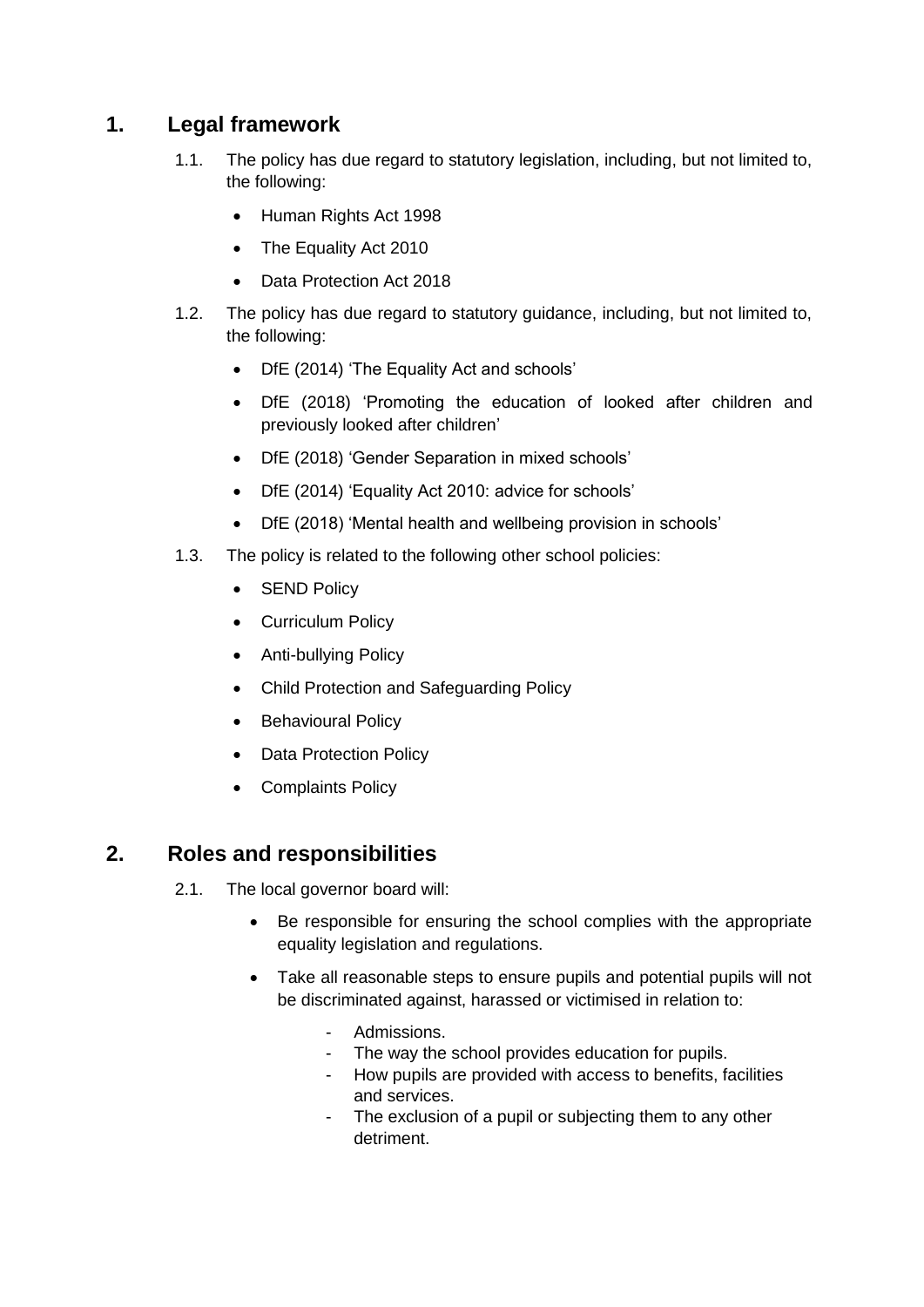- Ensure all policies are developed and implemented with appropriate equality impact assessments informing future plans in collaboration with the Headteacher/Head of School.
- 2.2. The Headteacher/Head of School will:
	- Implement the policy, ensuring that all staff and pupils apply its guidelines fairly in all situations.
	- Conduct regular training sessions to ensure all members of staff are aware of their responsibilities, as well as to develop their skills and knowledge.
	- Review and amend the policy, taking into account new legislation and government guidance, and previously reported incidents, in order to improve procedures.
	- Ensure that appropriate counselling is made available for pupils who require immediate interventions, parental assistance and personal counselling.
- 2.3. Staff will:
	- Be alert to the possible harassment of pupils, both inside and outside of the school, and deal with incidents of harassment/discrimination as the highest priority.
	- Carry out their statutory duties relating to equal opportunities, inclusivity and pertaining to their specific roles.
	- Have due regard to the sensitivities of all pupils, and not provide material that may cause offence.

#### **3. Data protection**

-

- 3.1. The school will adopt secure controls on sensitive personal data, ensuring all data is accurate, secure and processed fairly and lawfully.
- 3.2. The school will gain consent from pupils and parents before any sensitive personal data is processed.
- 3.3. The school will respect all pupils' right to privacy and will not disclose a pupil's trans<sup>1\*</sup> status or sexual orientation to any other pupils, staff members or third parties.
- 3.4. The school holds a **Data Protection Policy** containing further information addressing data protection.

<sup>1</sup> Trans\* is an umbrella term that refers to all of the identities within the gender identity spectrum.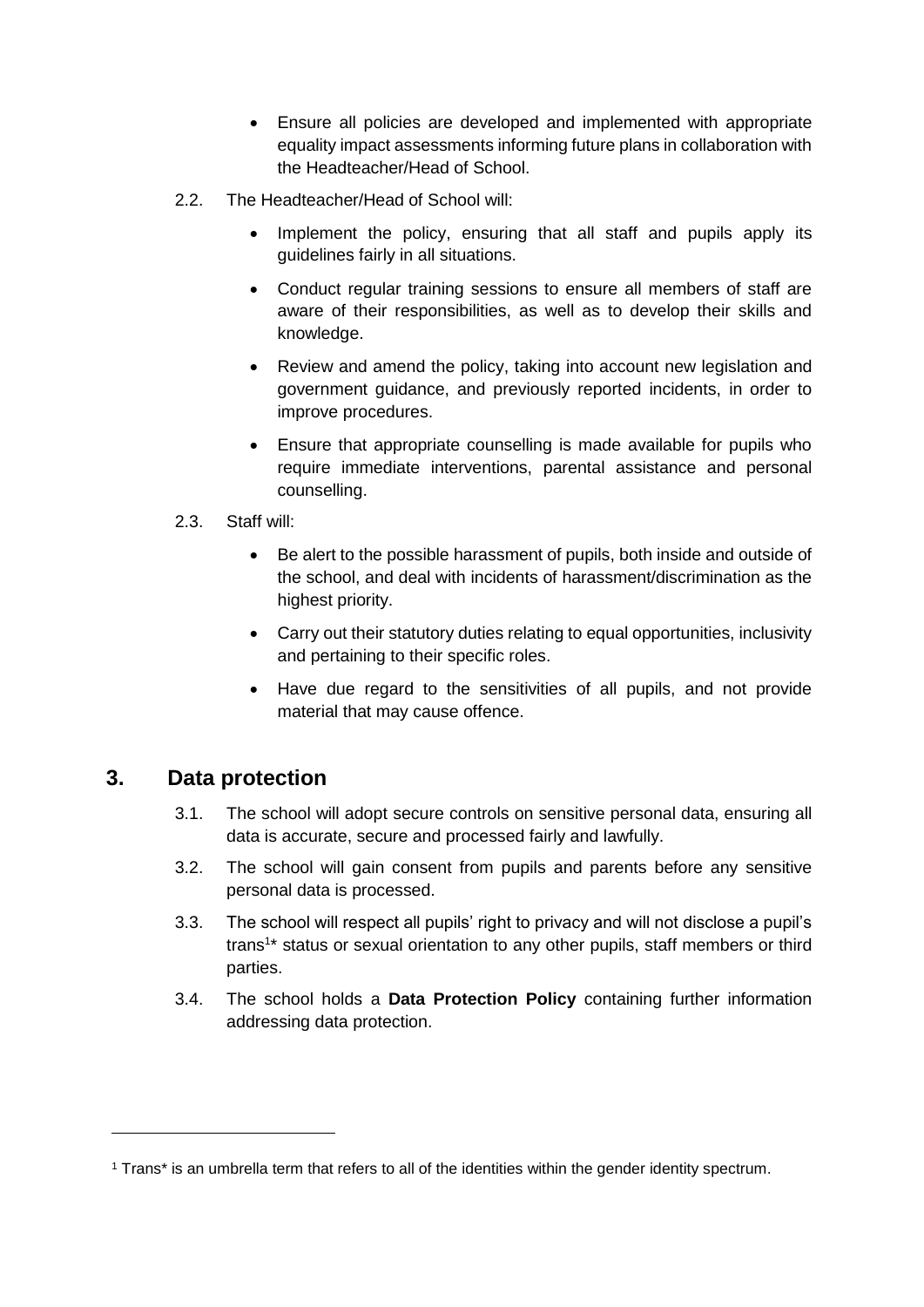# <span id="page-6-0"></span>**4. Protected characteristics**

- 4.1. The school will not discriminate against, harass or victimise a pupil, or prospective pupil, because of their:
	- Sex;
	- Race;
	- Disability, which includes mental health, encompassing prejudiced assumptions, attitudes or behaviours related to mental health;
	- Religion or belief;
	- Sexual orientation;
	- Gender reassignment;
	- Pregnancy.
- 4.2. The school will not discriminate against a pupil, or prospective pupil, because of a characteristic related to a person, such as a parent, with whom the pupil or prospective pupil is associated.
- 4.3. The school will not discriminate against a pupil, or prospective pupil, because of a characteristic which they are believed to have, even if the belief is mistaken.
- 4.4. The school will regularly review practices to ensure that they are fair with regard to all the protected characteristics listed in 4.1.

#### **5. Sex**

- 5.1. For the purpose of this policy, 'sex' refers to a pupil's biological assignment at birth depending on their reproductive organs. The school understand some pupils may wish to identify with another gender, and will be supported through their transitioning phases.
- 5.2. The school will ensure that pupils of one sex are not singled out for different or less favourable treatment from that given to pupils of other sexes.
- 5.3. There may be occasions where it is deemed necessary to teach some subjects in single-sex classes, such as Relationship and Sex Education (RSE), but will ensure that such classes do not give pupils an unfair disadvantage when compared to pupils of the other sex in other classes.
- 5.4. The school will only separate pupils by sex where there is reasonable justification or if one of the following applies:
	- Pupils will suffer a disadvantage connected to their sex.
	- Pupils have needs that are different from the needs of the other sex.
	- Participation in an activity by pupils is disproportionately low.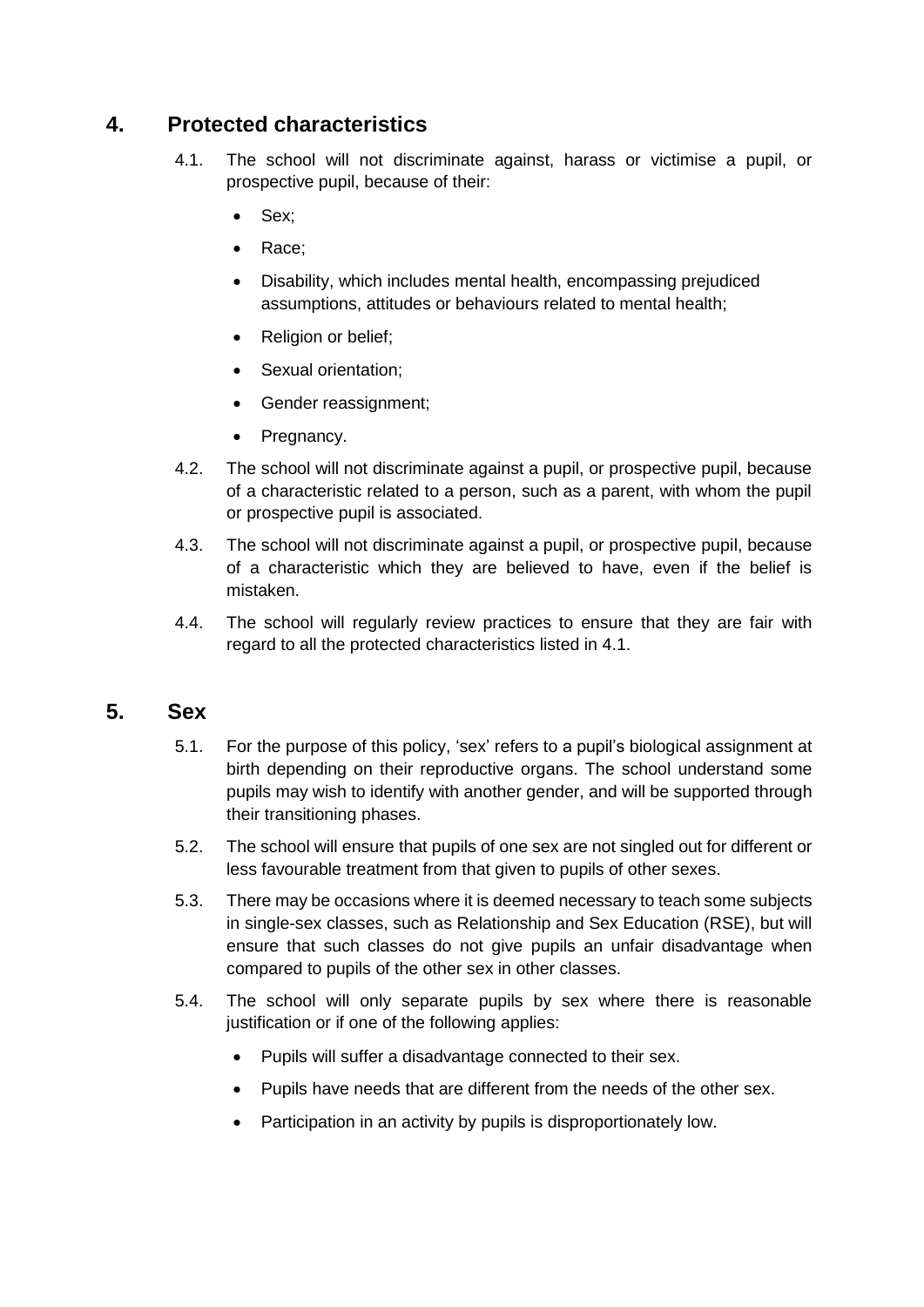- 5.5. The school will consider non-statutory exceptions on a case-by-case basis, and regularly review the impact of any separation to ascertain whether it remains lawful.
- 5.6. Pupils will be offered an equal opportunity to undertake any activity in the school, e.g. in relation to technology lessons all pupils will be allowed to choose which skills they learn.
- 5.7. Occasions where pupils are separated to be taught in single-sex classes will be documented and the separation justified to ensure parents, Ofsted and, where necessary, the wider community can understand the reasons behind segregation.
- 5.8. Where a subject is taught in a single-sex class, pupils undergoing gender reassignment will be allowed to attend the single-sex class that corresponds with the gender they identify with.
- 5.9. Pupil's age and stage of development will be taken into consideration before segregating sports teams.
- 5.10. Both sexes will have equal opportunities to participate in comparable sporting activities; where segregation is deemed necessary, the single-sex sports teams will receive the same quality and amount of resources.

#### **6. Race and ethnicity**

- 6.1. The school will ensure that pupils of all races and ethnicities (including those who have English as an Additional Language (EAL)) are not singled out for different and less favourable treatment from that given to other pupils, regularly reviewing our school practices to ensure that they are fair.
- 6.2. The school will not segregate pupils on the basis of their race or ethnicity, understanding that claims of 'separate but equal' will not be tolerated, and that such actions will always be viewed as direct discrimination.
- 6.3. The school may, however, take positive action, e.g. organising open days for pupils and families of a specific race that is under-represented, to address the particular challenges affecting pupils of one racial or ethnic group, where this can be shown to be a proportionate way of dealing with such issues.

#### **7. Disability**

- 7.1. The school will ensure that pupils with disabilities are not singled out or treated less favourably than other pupils simply because they have a disability, which includes any mental health issue, regularly reviewing our school practices to ensure they are fair.
- 7.2. The school will ensure that we do not discriminate against pupils with a disability by implementing a rule for all pupils that could have an adverse effect on pupils with disabilities only.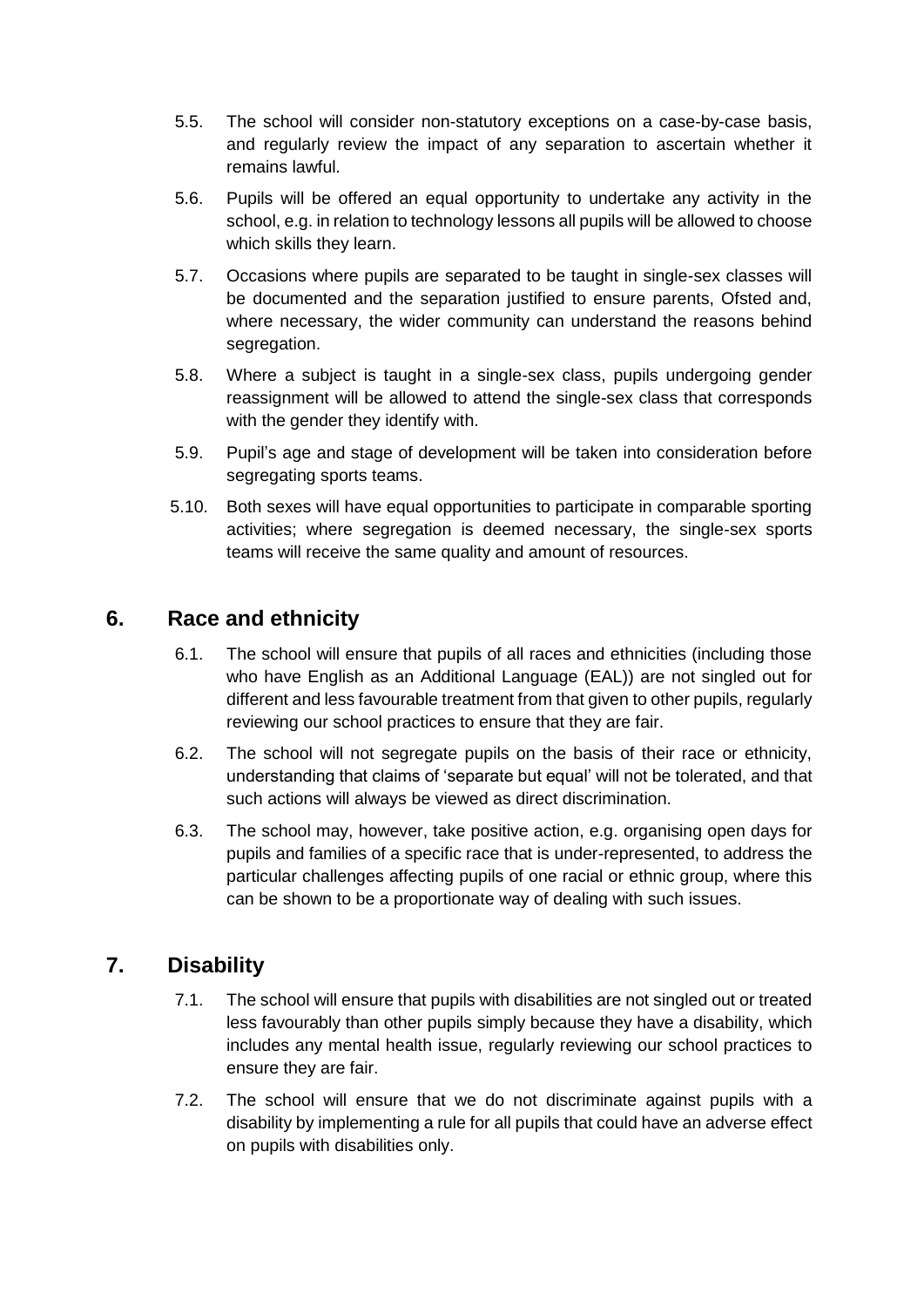- 7.3. The school will ensure that no discrimination will occur against pupils with disabilities because of something which is a consequence of their disability, (for example: by not allowing a pupil on crutches outside at break time because it would take too long for him/her to get in and out), unless it is for a legitimate reason and is a proportionate way of achieving that legitimate aim.
- 7.4. The school will make any reasonable adjustments, and provide any auxiliary aids necessary, to ensure the full inclusion of pupils with disabilities, especially where the pupil also has Special Educational Needs (SEND) but does not have a SEND statement or Educational, Health and Care (EHC) plan.
- 7.5. The school will meet our duty to undertake accessibility planning for pupils with disabilities and ensure that an **Accessibility Plan** is implemented and reviewed where necessary.
- 7.6. The school adheres to our **SEND Policy** which contains further information addressing equal opportunities for pupils with SEND.

# **8. Religion and belief**

- 8.1. The school will ensure that pupils are not singled out or treated less favourably because of their religion or belief, regularly reviewing our school practices to ensure that they are fair.
- 8.2. The school will ensure that pupils are provided with the appropriate space in which they can practice their faith, e.g. to perform their daily prayers.
- 8.3. Absences in relation to religious observances will be handled in accordance with the school's **Attendance Policy**.
- 8.4. The school will liaise with local religious leaders of all faiths to inform the amount of leave pupils will be granted in relation to religious observance.

#### **9. Sexual orientation**

- 9.1. The school will ensure that all gay, lesbian and bi-sexual pupils, or the children of gay, lesbian or bi-sexual parents, are not singled out for different or less favourable treatment from that given to other pupils, regularly reviewing our school practices to ensure that they are fair.
- 9.2. The school will ensure that any religious beliefs with regards to sexual orientation are taught to pupils in an educational context, in a manner that is not prejudicial or discriminatory.
- 9.3. Lessons will be taught in accordance with our **Relationships and Sex Education Policy**.
- 9.4. The school will ensure that there is a designated safe space within our school where pupils can discuss issues of sexual orientation without fear of discrimination.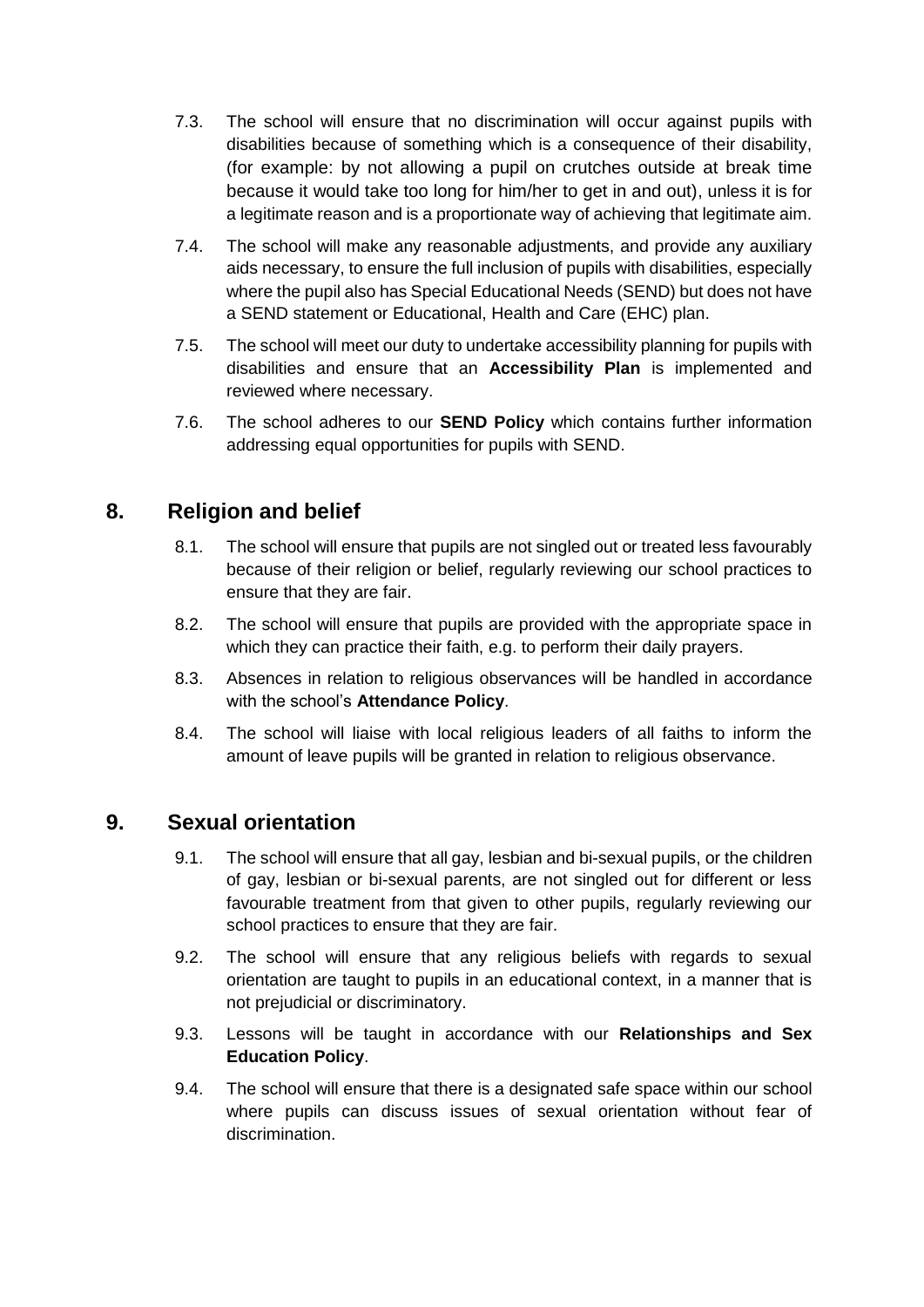#### **10. Gender reassignment**

- 10.1. The school will ensure that pupils are not singled out or treated less favourably because they have undergone, or are proposing to undergo, gender reassignment, or have trans\* parents, regularly checking our school practices to ensure that they are fair.
- 10.2. The school will make reasonable adjustments to accommodate absence requests for treatment and support of trans<sup>1\*</sup> pupils by external sources, e.g. charities such as Stonewall. Any such absences will be recorded accurately and sensitively by the **Special Education Needs Co-ordinator** (**SENCO)** to ensure the privacy of the pupil.
- 10.3. Pupils have the right to dress in accordance with their true gender identity within the constraints of our dress code, outlined in our **School Uniform Policy**.
- 10.4. The school will ensure that there are suitable toilet and changing facilities for pupils to use, including:
	- Unisex toilets and changing facilities;
	- Gender specific toilets and changing facilities;
	- Private changing facilities.
- 10.5. The facilities will be made available to all pupils and pupils can use the facility they feel most comfortable in e.g. a trans<sup>1\*</sup> pupil using a private changing room.
- 10.6. The school will ensure that there is a designated safe space within our school where trans<sup>1\*</sup> pupils can discuss issues of gender without fear of discrimination.

# **11. Looked after children (LAC)**

- 11.1. LAC, and Previously LAC (PLAC), will be given the highest priority for admissions, as per the requirements of our **Admissions Policy**.
- 11.2. The school will ensure that pupils are not singled out or treated less favourably because they are looked after, or have previously been looked after, by the state.
- 11.3. An individual education plan will be created, and implemented, for all LAC and PLAC, to ensure that their education and development needs are fully covered, including appropriate transition and catch-up support to ensure that they do not fall behind.
- 11.4. The school will ensure that any SEND that a LAC or PLAC has, is duly taken into account and addressed, whether this is with or without a SEND statement or EHC plan.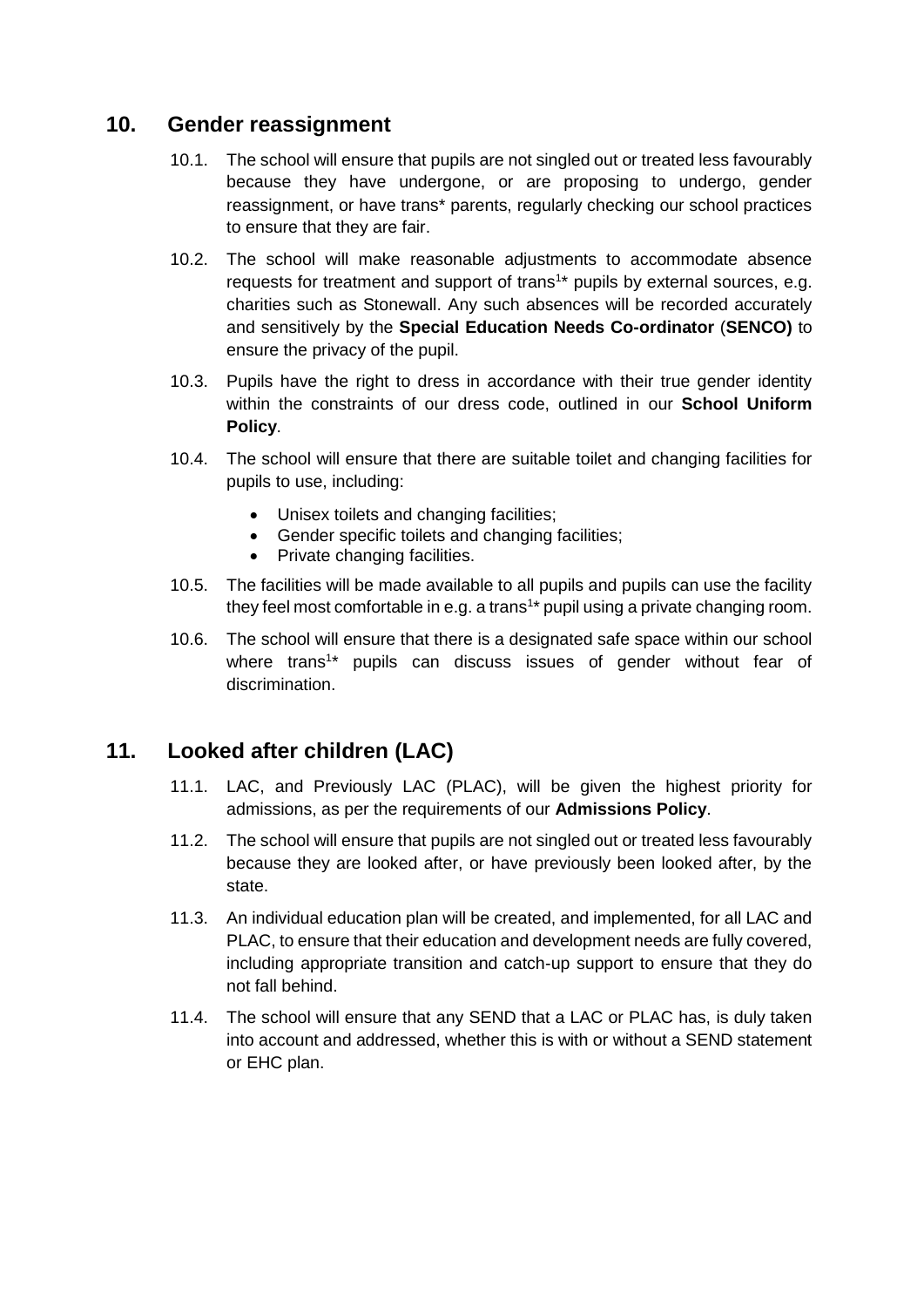#### **12. The curriculum**

- 12.1. The school believe that pupils should be exposed to thoughts and ideas of all kinds, however challenging or controversial, and will not make any unjustified changes to our curriculum content on the grounds of any protected characteristics that a pupil may have.
- 12.2. The school will ensure, however, that the curriculum is as balanced as possible, and delivered in such a way that prevents discrimination, and the promotion of prejudicial stereotypes.
- 12.3. To ensure equality, diversity and tolerance is taught and promoted throughout each subject area:

The school ensures that we teach about a range of cultures and beliefs. We develop meaningful links with schools in different parts of the country and the world. We study a range of artists and musicians who come from a variety of cultures and backgrounds. Through PHSE, we teach tolerance and acceptance of difference; this is developed further through a planned program of assemblies.

- 12.4. The observation of inclusive teaching strategies is a key aspect of the Senior Leadership Team's (SLT's) annual programme of monitoring.
- 12.5. The school will respect the right of parents to withdraw their child from Relationship and Sex Education (RSE).

#### **13. Promoting inclusion**

- 13.1. The school will promote inclusion and equality at our school through:
	- Ensuring that pupils are called by their preferred names, taking into account the correct spelling, structure and pronunciation;
	- Ensuring, as far as possible, that our governor board and staff reflect the full diversity of the local community;
	- Providing an environment where prejudiced assumptions, attitudes and behaviours are continually challenged;
	- Instilling in pupils an awareness of prejudice, giving them confidence that it can, and must, be eradicated;
	- Providing a variety of educational and residential visits that expose pupils to a wide range of cultural experiences;
	- Ensuring equal access to opportunities, such as extra-curricular activities and the curriculum;
	- Taking care in the use of language and the choice of resources, so that teaching and non-teaching staff avoid reinforcing stereotypical views of society;
	- Valuing the cultural experiences and contributions of all pupils, regardless of any protected characteristic that they may have;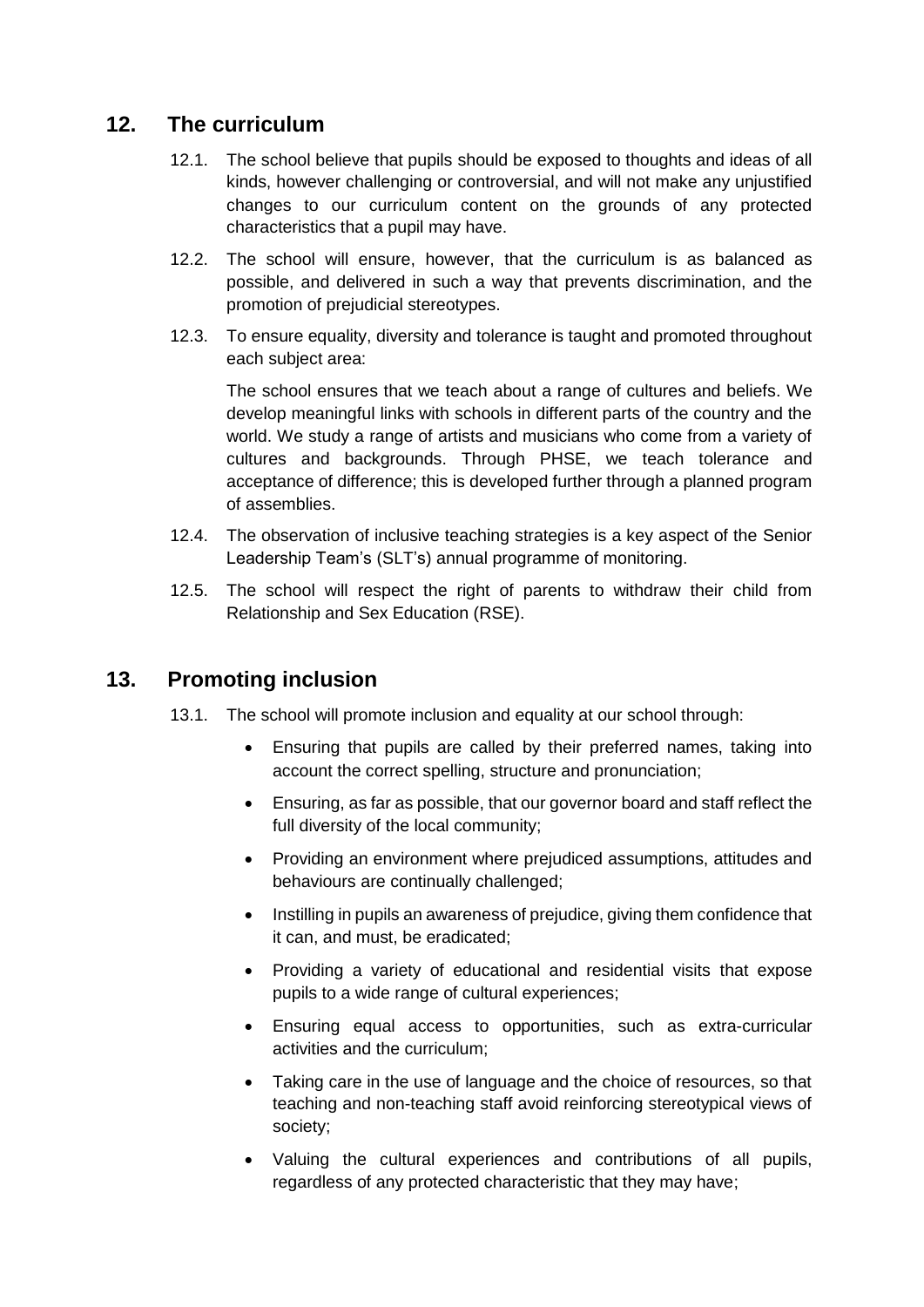- Communicating the policy to parents to gain their understanding, agreement and support for its provisions;
- Discussing equality issues as an agenda item for the school council;
- Promoting equality of opportunity within the wider society.

### **14. Supporting pupils with medical conditions**

14.1. The school will ensure that any medical conditions related to a pupil with a protected characteristic is fully supported in line with our **Supporting Pupils with Medical Conditions Policy**.

#### **15. Pupils that have left school**

15.1. The schools responsibility not to discriminate, harass or victimise does not end when a pupil has left school. It will continue to apply with regards to subsequent actions related to our previous relationship with the pupil, such as the provision of references.

# **16. The Public Sector Equality Duty**

- 16.1. The school will meet our duty to publish:
	- Annual information to demonstrate how the school is complying with the Public Sector Equality Duty, taking into account the specific circumstances surrounding pupils who have any of the protected characteristics outlined in [section 4.](#page-6-0)
	- Equality objectives (at least every four years) outlining how we may further equality in the school.
- 16.2. There are some protected characteristics where statistical data is less likely to be readily available, and pupils will not be pressured into providing information related to any characteristic which they may identify with.

# **17. Bullying and discrimination**

- 17.1. The **Anti-bullying Policy** will be used in conjunction with this policy in order to prevent, and effectively deal with, any discriminatory incidents.
- 17.2. Any incidents of a child protection or safeguarding nature will be reported, recorded and dealt with in line with the process in the **Child Protection and Safeguarding Policy**.
- 17.3. It the responsibility of the **Headteacher/Head of School** to decide whether it is appropriate to notify social services, and/or the police, of any incident.